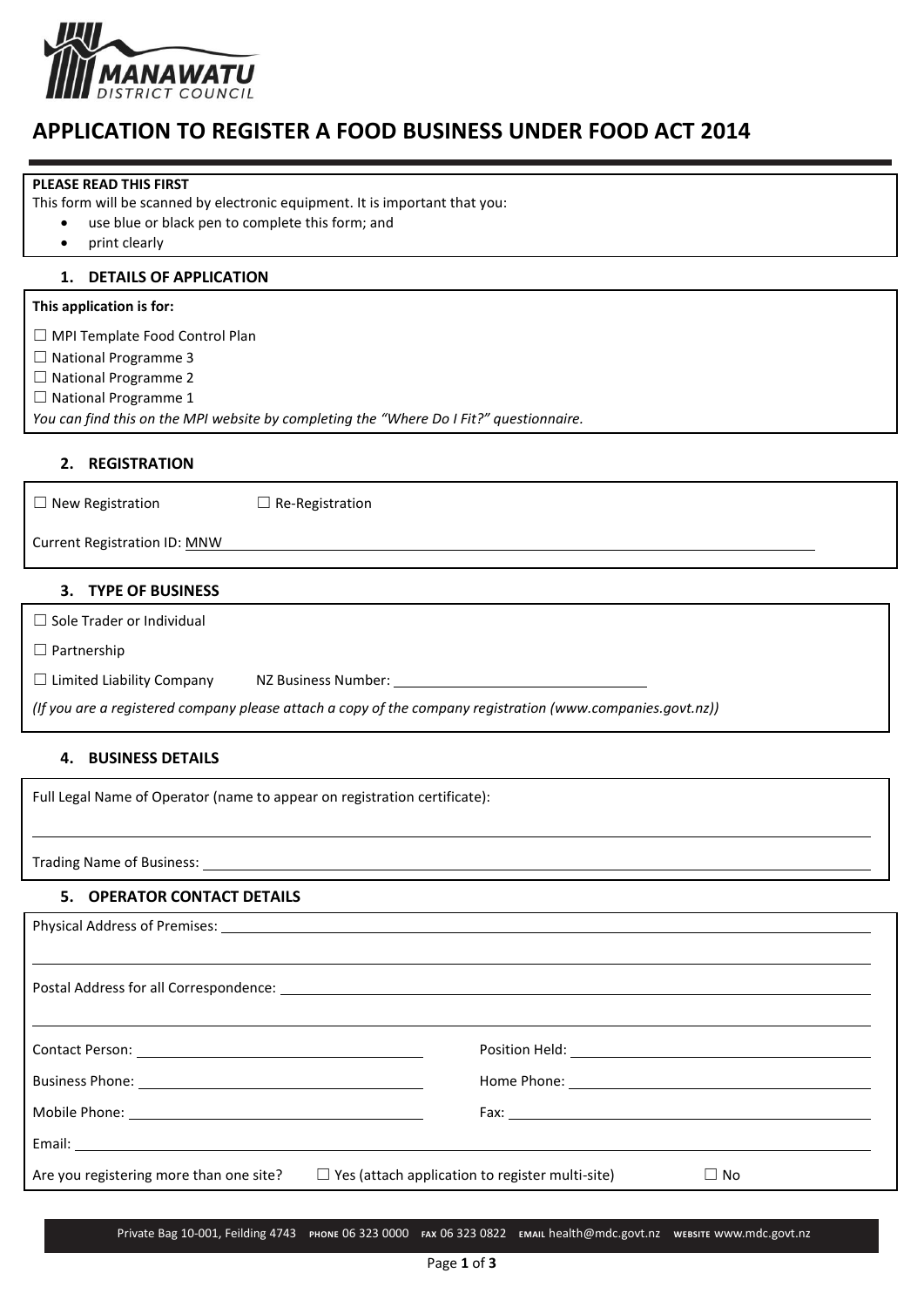

#### **6. VERIFICATION AGENCY**

|                               | $\Box$ Manawatu District Council (Template Food Control Plans)        |
|-------------------------------|-----------------------------------------------------------------------|
| $\Box$ Other                  | $\Box$ I have attached a confirmation letter from verification agency |
| 7. ALL APPLICANTS TO COMPLETE |                                                                       |

Opening Date (if new business):

Trading Hours:

Name of Day-To-Day Manager:

Position Held:

☐ The address listed above is a personal dwelling and should remain private (not appear on MPI public register)

#### **8. FOOD STALLS AND MOBILE SHOPS**

Vehicle to be associated with food stall or mobile shop: \_\_\_\_\_

Vehicle Registration: Make & Model: Make & Model:

#### **9. ACKNOWLEDGEMENT**

I confirm that:

- 1. I am authorised to make this application as the person with legal authority for the specified business.
- 2. The information supplied in this application is truthful and accurate to the best of my knowledge.
- 3. The operator of the food business covered by this application is a New Zealand resident within the meaning of section YD1 or YD2 of the Income Tax Act 2007
- 4. The operator of the food business is able to comply with the requirements of the Food Act 2014.

Signature of Applicant: Date: / /

Print Name: <u>with a state of the state of the state of the state of the state of the state of the state of the state of the state of the state of the state of the state of the state of the state of the state of the state o</u>

Job Title:

## **10. PAYMENT AND CONTACT DETAILS**

Contact: Manawatu District Council – Environmental Health Officer Private Bag 100001 Feilding 4743 *health@mdc.govt.nz* 06 323 0000 Fees: Please refer to Councils Fees and Charges Schedule on our website